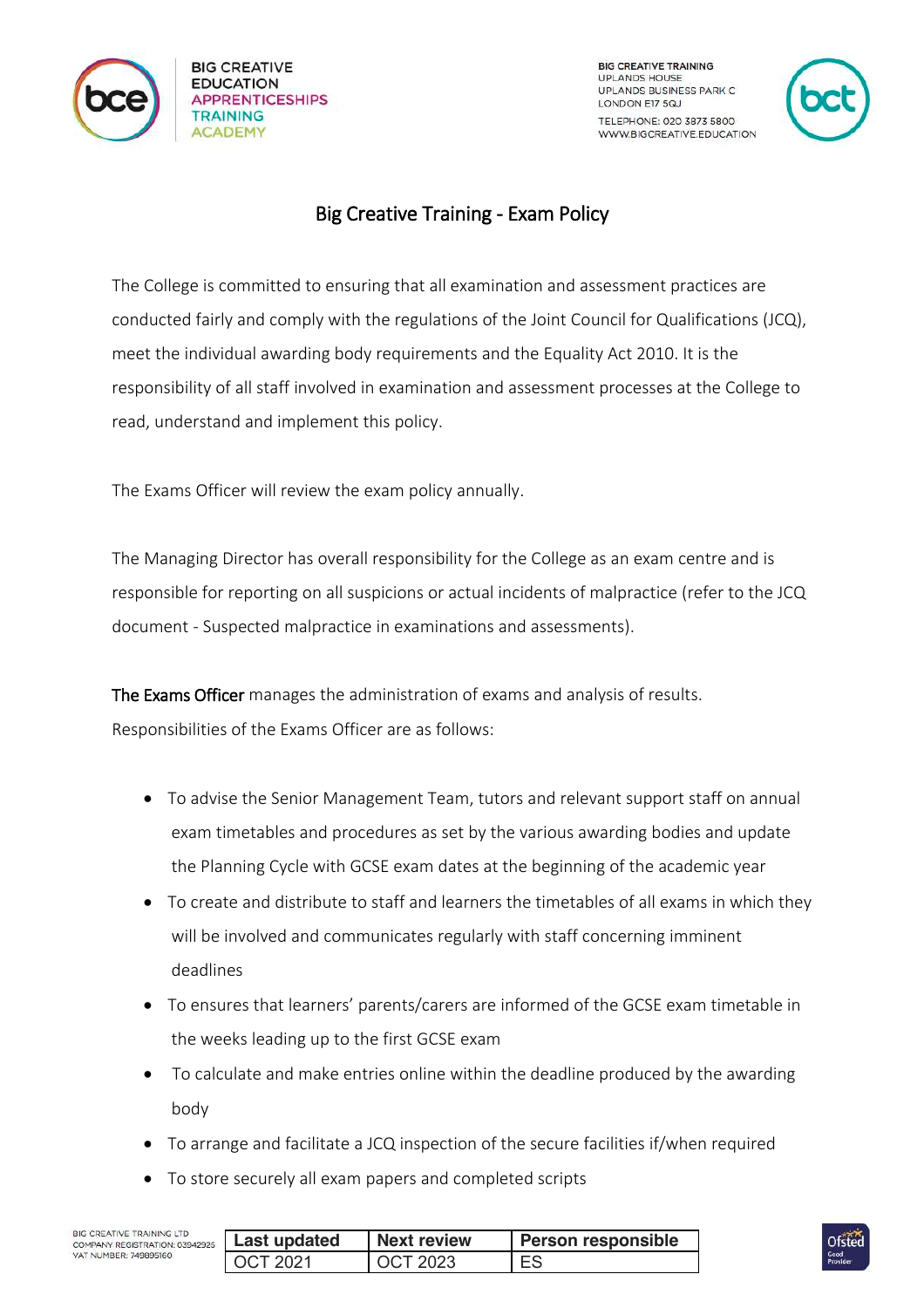



- To administer access arrangements as advised by the SENCO
- To make applications for special consideration when applicable
- To manage expenditure of exam postage charges
- To organise the recruitment, training and monitoring of a team of exam invigilators responsible for the conduct of exams
- To oversee the set up and equipping of exam rooms
- To submit candidates' coursework marks and track the despatch of any other coursework material required by the appropriate awarding bodies correctly and on schedule
- To disseminate the exam results and certificates to learners
- To liaise with centre managers with regards to set up and furnishing of exam rooms
- To securely keep accurate seating plans for all exams

#### Invigilators are expected to:

BIG

CON VAT

- Complete the yearly invigilator training arranged by the Exams officer
- Support the Exams Officer when preparing and equipping the exam room for the start of exams
- Supervise learners and ensure JCQ 'Instructions for Conducting Examinations' are adhered to
- Check the personal details on exam entries are correct and inform the Exams Officer of any discrepancies
- $\bullet$  Ensure they know the date, time and location of all the exams they are invigilating
- Create a drawn seating plan, mapping the positions of all learners within the exam room. This must be dated, titled with the name and level of the exam and filed by the Exams Officer after the exam
- Read the exam instructions and give exam timings
- Record start and finish times on a board that can been seen by all learners, and remind them when they have 10 or 20 minutes left as directed by the Exams Officer.

| CREATIVE TRAINING LTD<br>PANY REGISTRATION: 03942925 | Last updated | <b>Next review</b> | <b>Person responsible</b> |
|------------------------------------------------------|--------------|--------------------|---------------------------|
| NUMBER: 749895160                                    | OCT 2021     | OCT 2023           | ES                        |

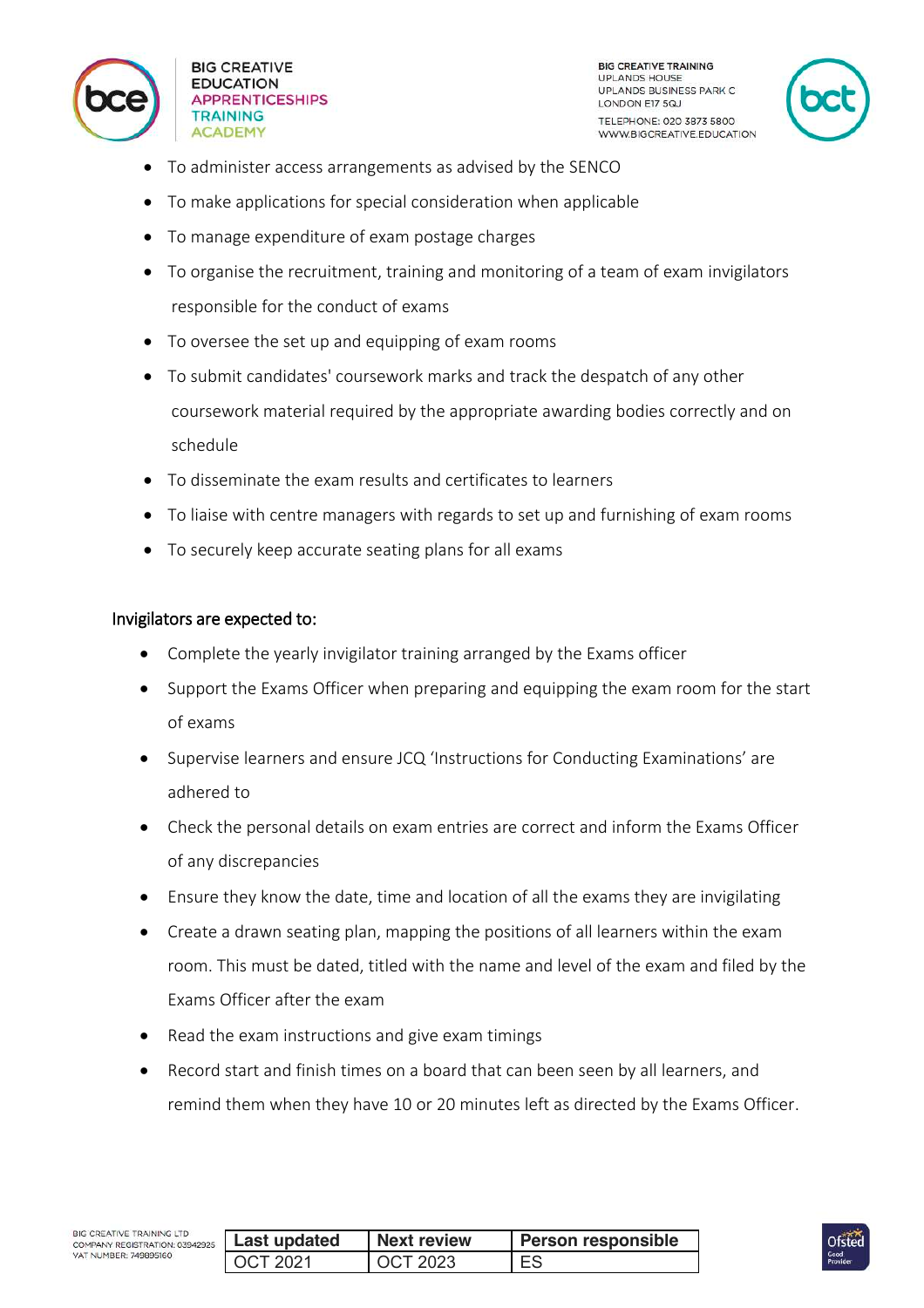



#### Receipt of Examination materials

- The delivery of all confidential examination materials received to Big Creative Training are logged by reception upon receipt, using the exam materials receipt log.
- The receptionist will transfer the confidential materials to the exams officer to be stored in the secure storage room. The Exams officer will check the delivery against the delivery note and log the receipt of the confidential materials into the secure storage unit.

### Exam Window Planning

Exam boards publish exam timetables for November and June series on their websites and the Exams Officer will create exam plans for the exam period. This is a google document and is shared with the whole staff team. A copy of the current exam plans are available during inspection.

The plans contain a tab for each separate exam which lists the details of;

- o the students taking the exam
- o access arrangements
- o the room where they are sitting their exam
- o invigilator details
- A list of available staff to help plan for exam invigilation and contingency
- A list of the staff who have completed invigilation training

### Access Arrangements

As per the Equality Act 2010 all candidates are entitled to equal opportunities and all reasonable adjustments should be made to ensure that all candidates are able to take their examinations in a setting that meets their requirements and needs. Please refer to the BCT Disability policy and Special Educational Needs policy for more details.

The LLDD team complete their assessments of all learners to establish whether there are any access arrangement needs. The LLDD create an exam tracker, which is stored on google docs and shared with the Exams Officer (available to view during inspection).

The Exams Officer uses the information on the LLDD tracker to plan the exams for learners with Access arrangements. All learners entitled to readers or scribes or with anxiety disorders

| 2925 | <b>Last updated</b>     | <b>Next review</b> | <b>Person responsible</b> |
|------|-------------------------|--------------------|---------------------------|
|      | $\overline{1}$ OCT 2021 | OCT 2023           | FS.                       |

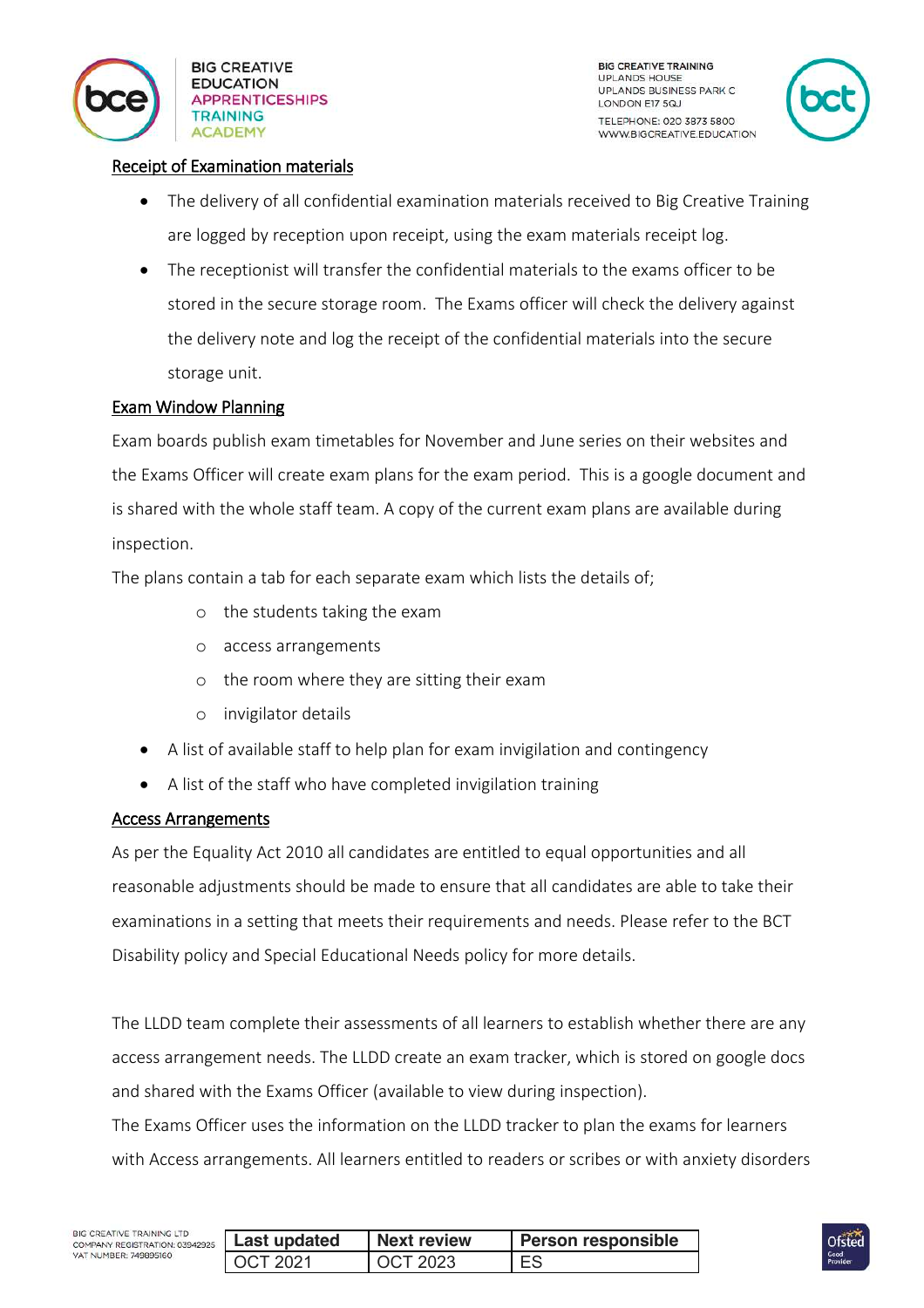





who need a quiet exam space, are accommodated in smaller classrooms or 1:1 rooms and have their own invigilator throughout the exam.

Learners who are entitled to extra time, are grouped together in an extra time room so that the disruption of candidates leaving the exam is kept to an absolute minimum. Learners who are unable to access the  $1<sup>st</sup>$  floor complete their exams on the ground floor.

## Word Processors during Examinations

Learners are assessed during their initial assessment period for their need for access arrangements during exams, including the use of a word processor. The learners prior access arrangements which form part of a learners' educational health plan are also taken into consideration during this period.

Learners who may benefit from using a word processor, include, but are not limited to learners with medical conditions, physical disability, sensory impairment, poor handwriting and a long term learning difficulty, which prevents the learner being able to write legibly. For a learner to be permitted to use a word processor during exams, it must be the learners' usual way of working during their lessons.

Details of learners who are entitled to use a word processor for examinations are recorded onto the access arrangements tracker, this is used when planning examinations throughout the academic year.

Word processing cover sheets provided by JCQ are used for all learners who use a word processor during an exam.

## Managing Invigilators and Exam Days

Where possible, available tutors will be asked to invigilate before any other staff are employed. These invigilators will be trained and timetabled by the Exams Officer. The Exams Officer will book all examination rooms after liaison with other users and make the question papers, other examination stationery and materials available for the invigilators.

• All invigilators will meet with the Exams Officer before an exam to be briefed about any changes or additional information needed.

| BIG CREATIVE TRAINING LTD<br>COMPANY REGISTRATION: 03942925 | <b>Last updated</b> | <b>Next review</b> | <b>Person responsible</b> |
|-------------------------------------------------------------|---------------------|--------------------|---------------------------|
| VAT NUMBER: 749895160                                       | <b>OCT 2021</b>     | OCT 2023           | ES                        |

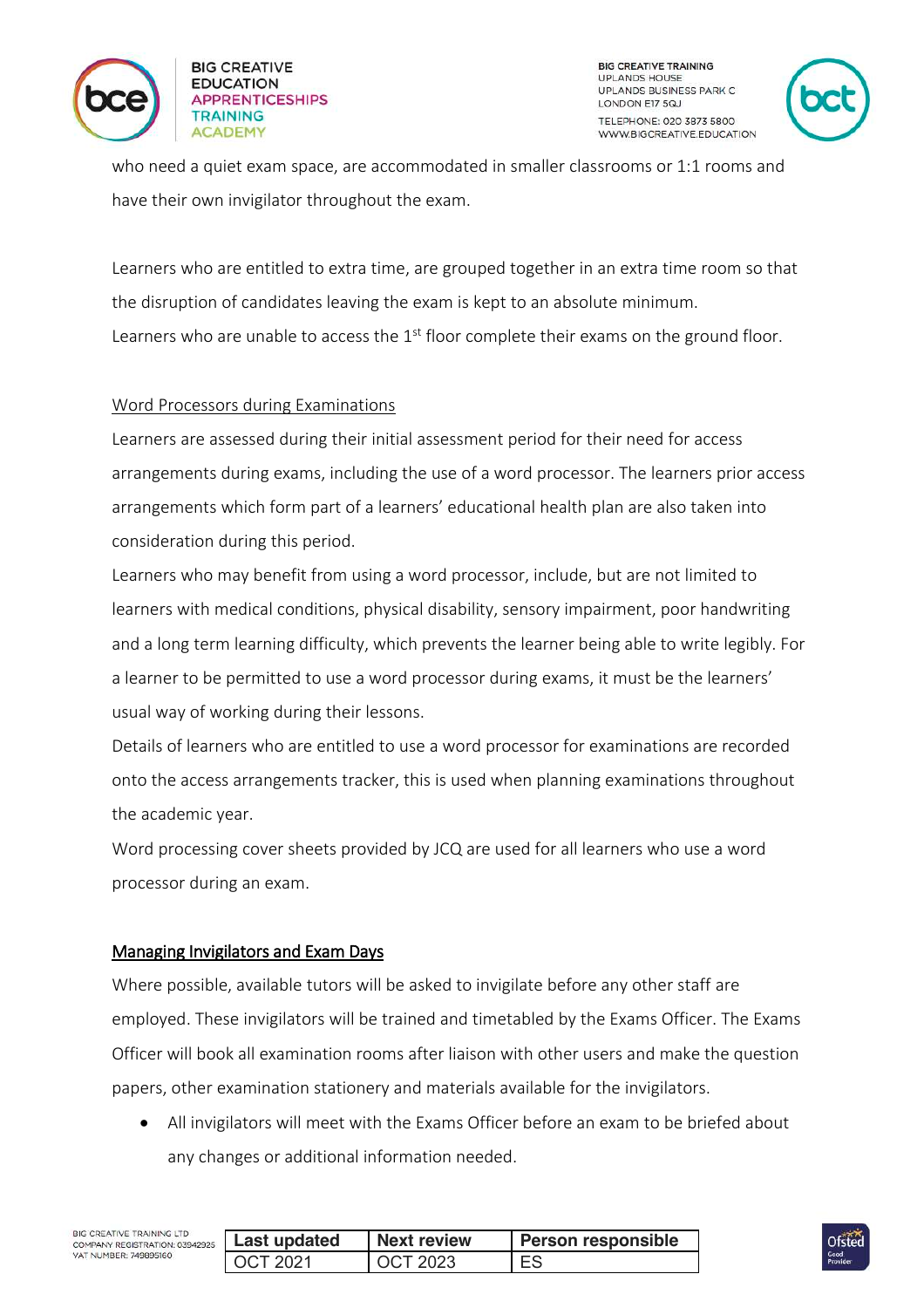





- The lead invigilator or Exams Officer will start all examinations in accordance with JCQ guidelines.
- Exam papers must not be removed from the examination room before the end of an exam. The Exams Officer will collect the papers from the exam room at the end of the exam.
- Staff in the exam room must operate the exam room to JCQ and a copy of the JCQ 'ICE' handbook must be present in each examination room.

## Contingency Planning

Contingency planning for exams administration is the responsibility of the Exams Officer. The Exams Officer has an allocated chain of command who has full overview of the specific plans for the exam window and will have access to the secure facilities via the site manager.

### Contingency plan for Building Emergency

In the event that the building cannot be accessed on the day of the exam the following procedure will apply:

- The Exams officer arrives to check the site at 6.30am on exam days and does a check on the building.
- If the building cannot be accessed, she should ring the site managers immediately.
- After establishing the reasons for the building being un-accessible, the Exams officer should call the Exam board for advice.

### Chain of Command



| BIG CREATIVE TRAINING LTD<br>COMPANY REGISTRATION: 03942925 | Last updated | <b>Next review</b> | <b>Person responsible</b> |
|-------------------------------------------------------------|--------------|--------------------|---------------------------|
| VAT NUMBER: 749895160                                       | OCT 2021     | OCT 2023           | ES                        |

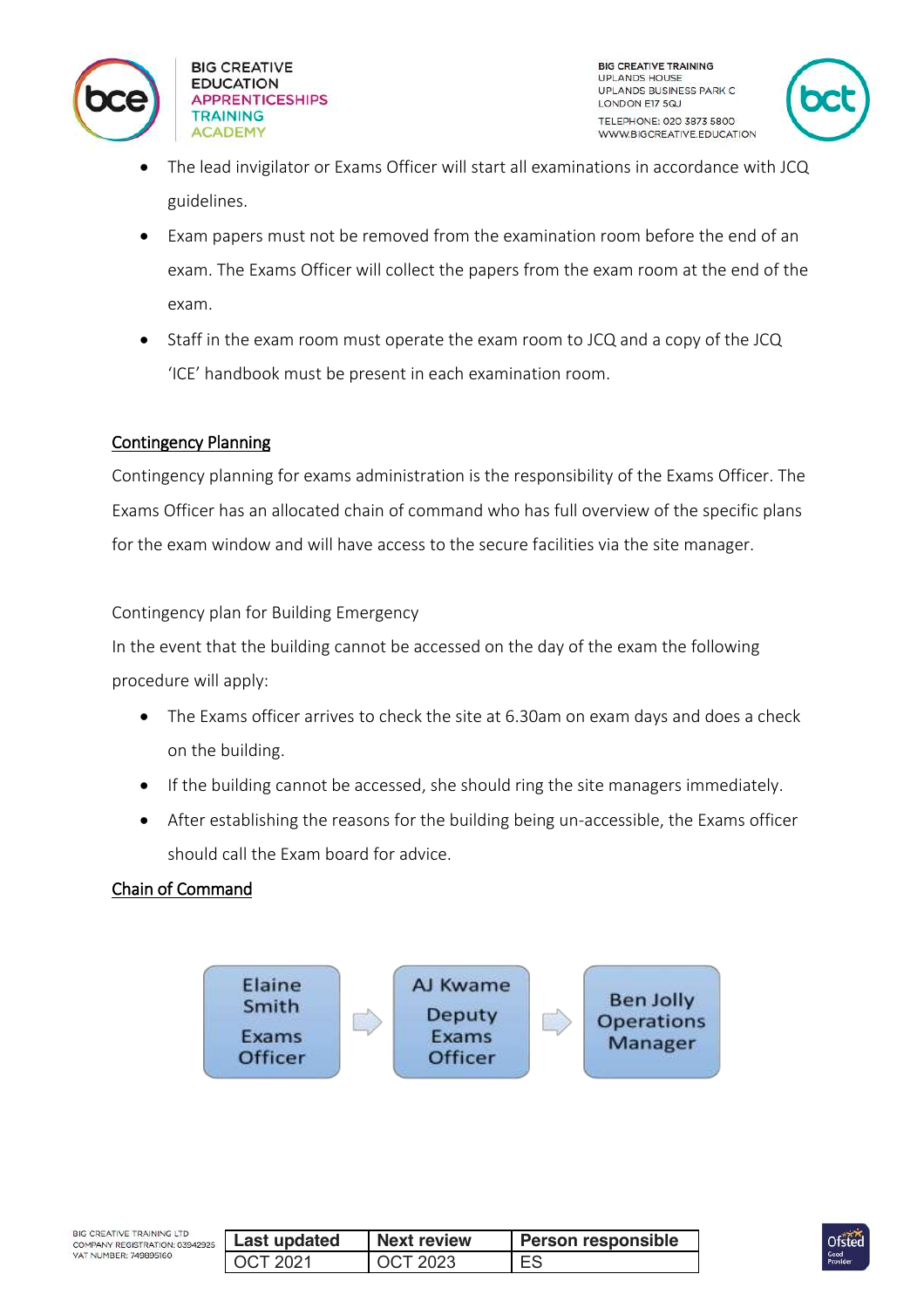



### Exam Process

In the case of the examinations officer being absent during the exam period (including the ordering and administration of exam papers) the following contingency plan applies.

### Ordering exam papers

- Exam papers for GCSE are ordered many months in advance and have a specific final entry date as set by JCQ. All Exam entry deadlines are scheduled in the Exam officer and Deputy Exam officer's calendar, with a week in advance reminder set.
- The Examinations officer will follow the examination board process to create and order the correct exam papers. Yearly Exam officer training is completed to keep up to date with any changes. When papers are ordered, the Receptionist must be informed about the delivery.
- If the Examinations officer is absent when the papers arrive at the Centre they are to be immediately locked in the exam cupboard by the Site Manager who has the spare key to the examinations room and cupboard in the safe. The Site manager must inform the examinations officer/deputy examinations officer that the papers have arrived and the site manager must be accompanied to the Exam storage room. The Site manager must complete the Exam storage log, including a signature.
- On the receipt of the exam papers the exam officer must open the outer packets of the exam materials and double check that the received papers match the order. The contents of the delivery must be recorded on the exam storage log on the wall in the exam storage room.

| BIG CREATIVE TRAINING LTD<br>COMPANY REGISTRATION: 03942925 | Last updated | <b>Next review</b> | <b>Person responsible</b> |
|-------------------------------------------------------------|--------------|--------------------|---------------------------|
| VAT NUMBER: 749895160                                       | OCT 2021     | OCT 2023           | ES                        |

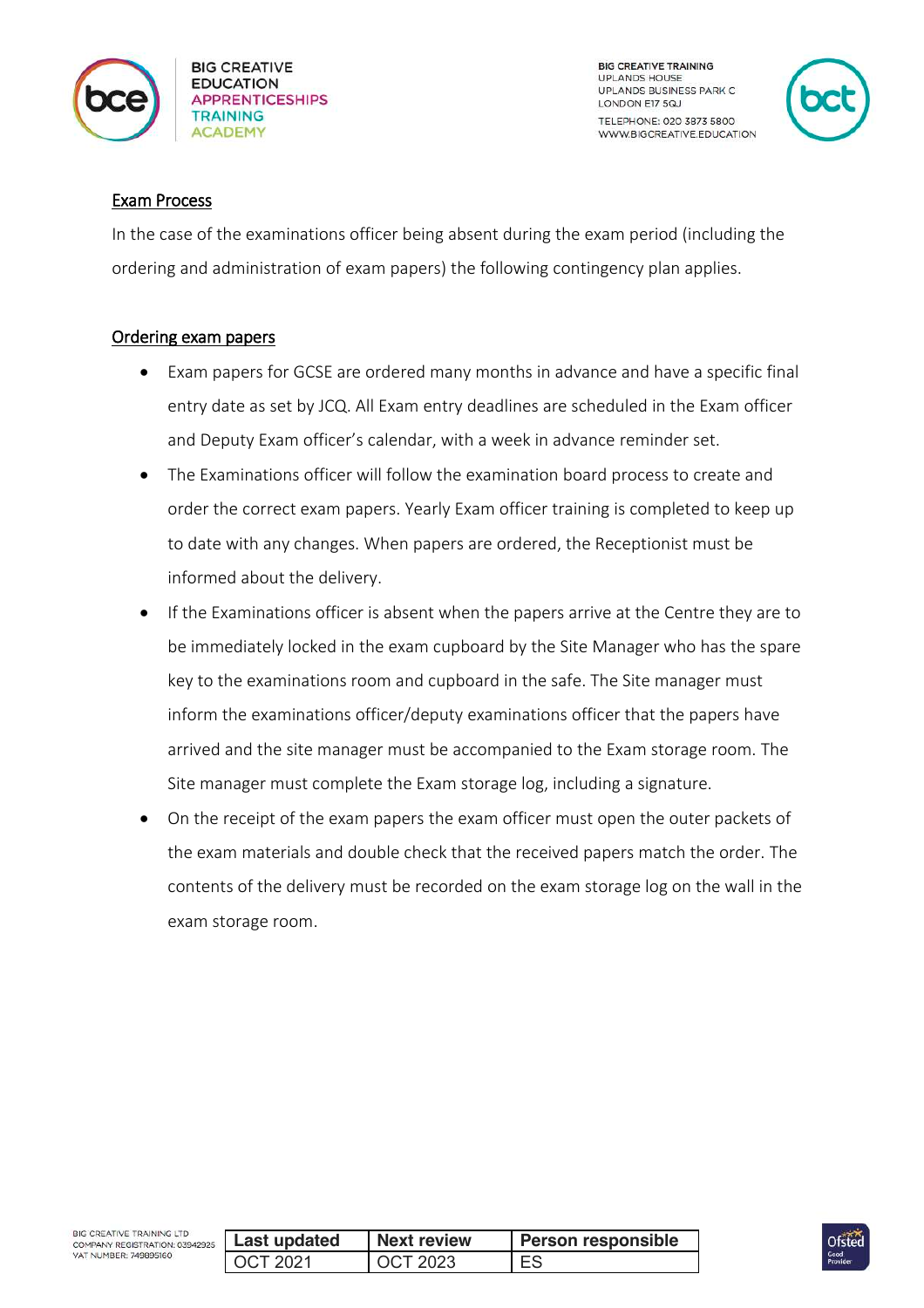



### Exam Day Process

- Exams Officer prints off the exam details for the day & checks that the setup of the exam rooms meet JCQ guidelines
- The Exams officer puts up the exam room posters inside and outside the room and completes the information board for each room
- The Exams officer puts post it notes with the candidate's name, number and any access arrangements on the desks in the exam rooms
- The exams Officer puts out the equipment allowed for the exam according to JCQ guidelines
- The Exams Officer locks all exam rooms
- The Exams Officer meets with all the invigilators to advise of any changes to the exam plans and to answer any questions they have and to advise them to go to their allocated exam room
- The Exam Officer Liaises with the deputy exams officer about missing candidates and all missing candidates that have not arrived by 8.30am are called
- Half an hour before the exam is due to start the Exams Officer goes with an invigilator to the secure cabinet and removes the correct exam papers. The invigilator double checks the papers are for the correct date and time. This information is recorded on the second pair of eyes check form. The Secure cabinet is then locked.
- Where it is required that exam packs need to be opened and papers are split to accommodate different rooms, this must be completed in the secure storage room. All exam papers that are removed from the secure packet must be put into an envelope and sealed before leaving the secure storage room. The sealed envelopes must then be delivered to the exam rooms by the exams officer and handed over to the head invigilator in the exam room.
- Candidates are asked to leave their coats, bags and mobile devices in the cloakroom for the duration of their exam
- Candidates are asked to go to their exam room at 8.50am
- The exam room invigilator will complete the seating plan

| IG CREATIVE TRAINING LTD<br>OMPANY REGISTRATION: 03942925 | <b>Last updated</b> | <b>Next review</b> | <b>Person responsible</b> |
|-----------------------------------------------------------|---------------------|--------------------|---------------------------|
| AT NUMBER: 749895160                                      | OCT 2021            | <b>LOCT 2023</b>   | ES                        |

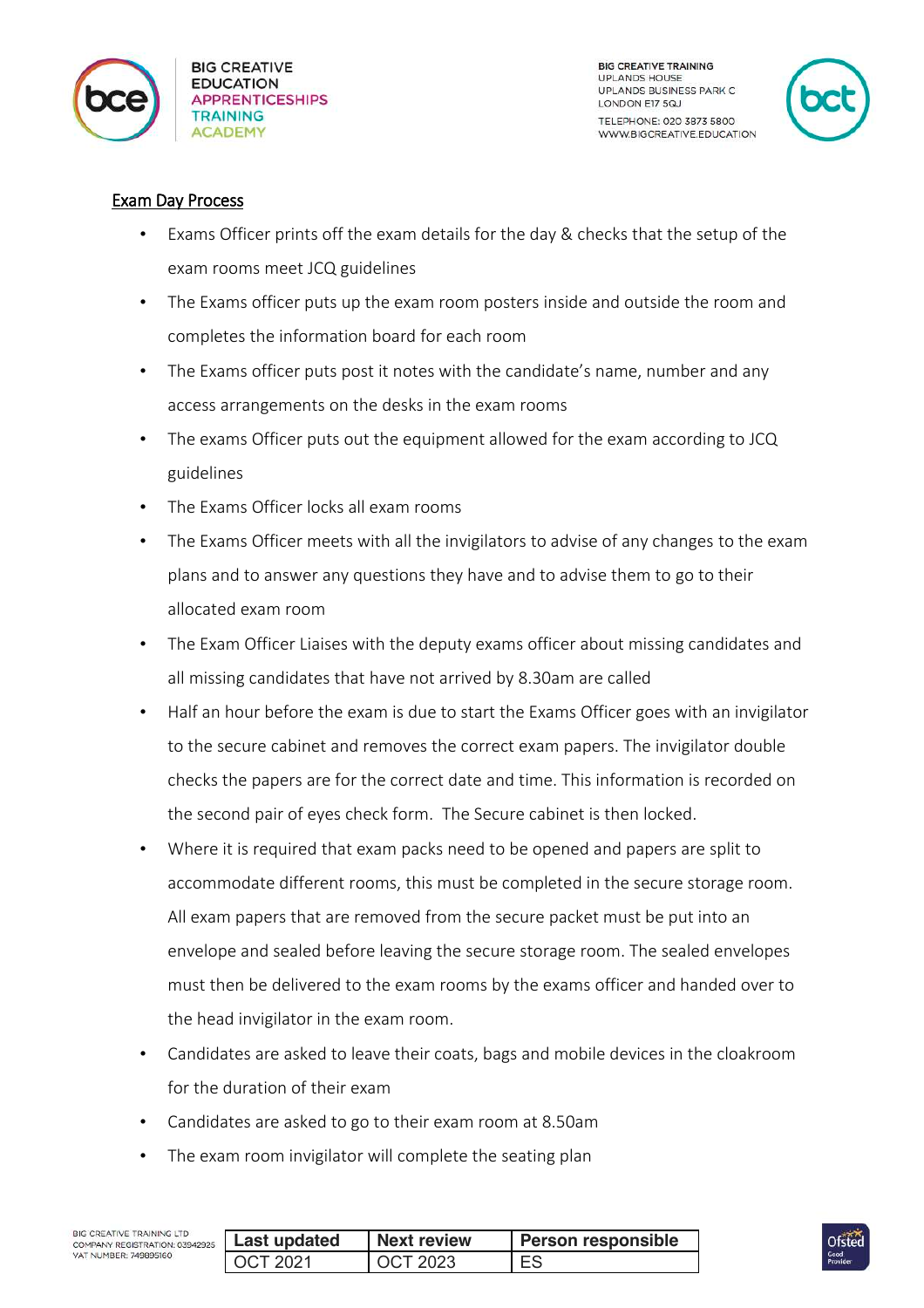





- The Exams officer takes the papers to the exam rooms, giving where possible complete packets of unopened exams. The Lead invigilator will receive the exam papers and issue to candidates
- The Lead invigilators start the exam by reading the information to candidates and recording the start time on the notice board
- The Exam Officer will do a sweep of the building at 9.10am to ensure all exam rooms have started
- The Exams Officer is located in the reception area to manage late candidates, or issues arising during the exam
- The Exams Officer will collect the exam scripts from each exam room at the end of the exam period.
- The Exams Officer and the Deputy Exams Officer will check all exam scripts for names and centre numbers and are marked onto the attendance register.
- The completed exam scripts are packed into the Exam board Stationary bags and returned to the secure cabinet to await collection from the Parcel Force Yellow Label service.
- The Despatch log is completed (copies of the despatch log are stored in the exam folder in the exam storage room).
- The Exam storage log must be completed.
- All Unused exam scripts are locked in the secure cabinet.

## Conducting Exams in absence of the Exams Officer

- If the Exams Officer is absent on the day of the exams then the chain of command is observed.
- If the Exams officer is absent on the day of the exams the Deputy Exams Officer must collect the keys to the exam room and cabinet from the Site Manager to access the exam papers.
- The Deputy Exam Officer will follow the JCQ guidelines in administering the examination using the most recent exam guidelines and the steps in the exam day process above.

| BIG CREATIVE TRAINING LTD<br>COMPANY REGISTRATION: 03942925 | Last updated | <b>Next review</b> | <b>Person responsible</b> |
|-------------------------------------------------------------|--------------|--------------------|---------------------------|
| VAT NUMBER: 749895160                                       | OCT 2021     | OCT 2023           | ES                        |

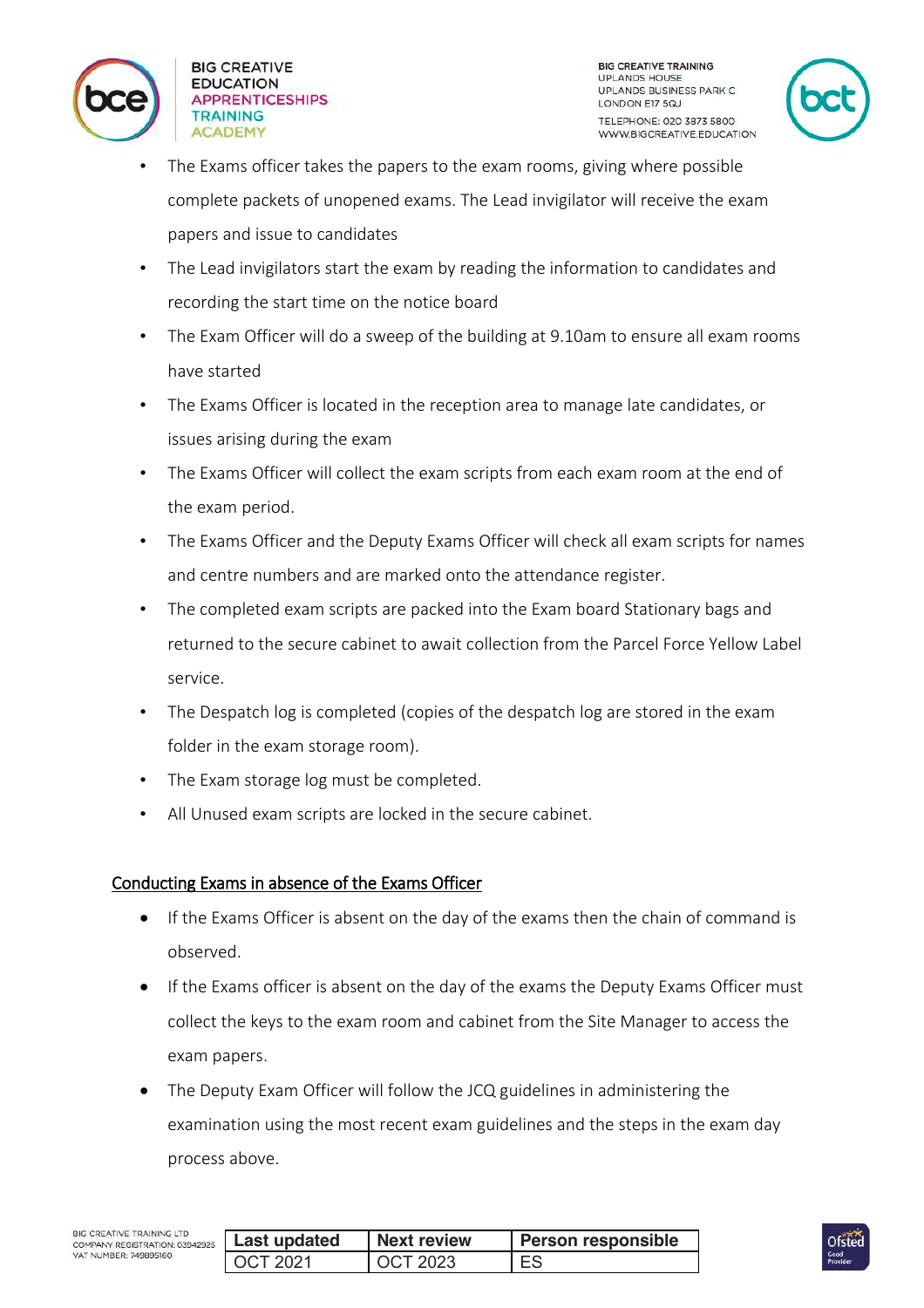



### Procedures for Removing Learners from the Exam Room

Where a candidate creates a disturbance the following procedure should be followed:

- The candidate will be asked to stop causing the disruption and informed that if they carry on disturbing the exam they will be removed from the room.
- If the candidate fails to stop, the invigilator must report the learner to the Exams Officer.
- It will be the decision of the Exams Officer to remove the learner and relocate to another exam space or remove them completely from the exam room and send them home without allowing them to complete the exam.

A candidate who involuntarily causes a disturbance, e.g. by a fit of coughing must be asked to leave the room and told they will be re-admitted once the Exams Officer is satisfied that the disturbance is unlikely to recur for the time being. Extra time will be allowed to make up for the time lost.

### Emergency Evacuation of the Exam Room

- On hearing the alarm signal, the invigilator will immediately stop the examination and make a note of the time.
- The invigilator will remind candidates they are still under exam conditions and ask them to leave the room in silence and in single file, ensuring all question papers and scripts are left in the exam room.
- All learners and staff will leave the building by the nearest fire exit and learners will be escorted to the assembly point as quickly as possible.
- No rooms are locked and nobody is permitted to use the lifts.
- Learners must be supervised as closely as possible while they are out of the exam room to make sure there is no discussion about the examination. Invigilators will remain with them at all times.
- The Exams Officer will take a register of invigilators and learners.

| IG CREATIVE TRAINING LTD<br>OMPANY REGISTRATION: 03942925 | Last updated | Next review     | <b>Person responsible</b> |
|-----------------------------------------------------------|--------------|-----------------|---------------------------|
| AT NUMBER: 749895160                                      | OCT 2021     | <b>CCT 2023</b> | ES                        |

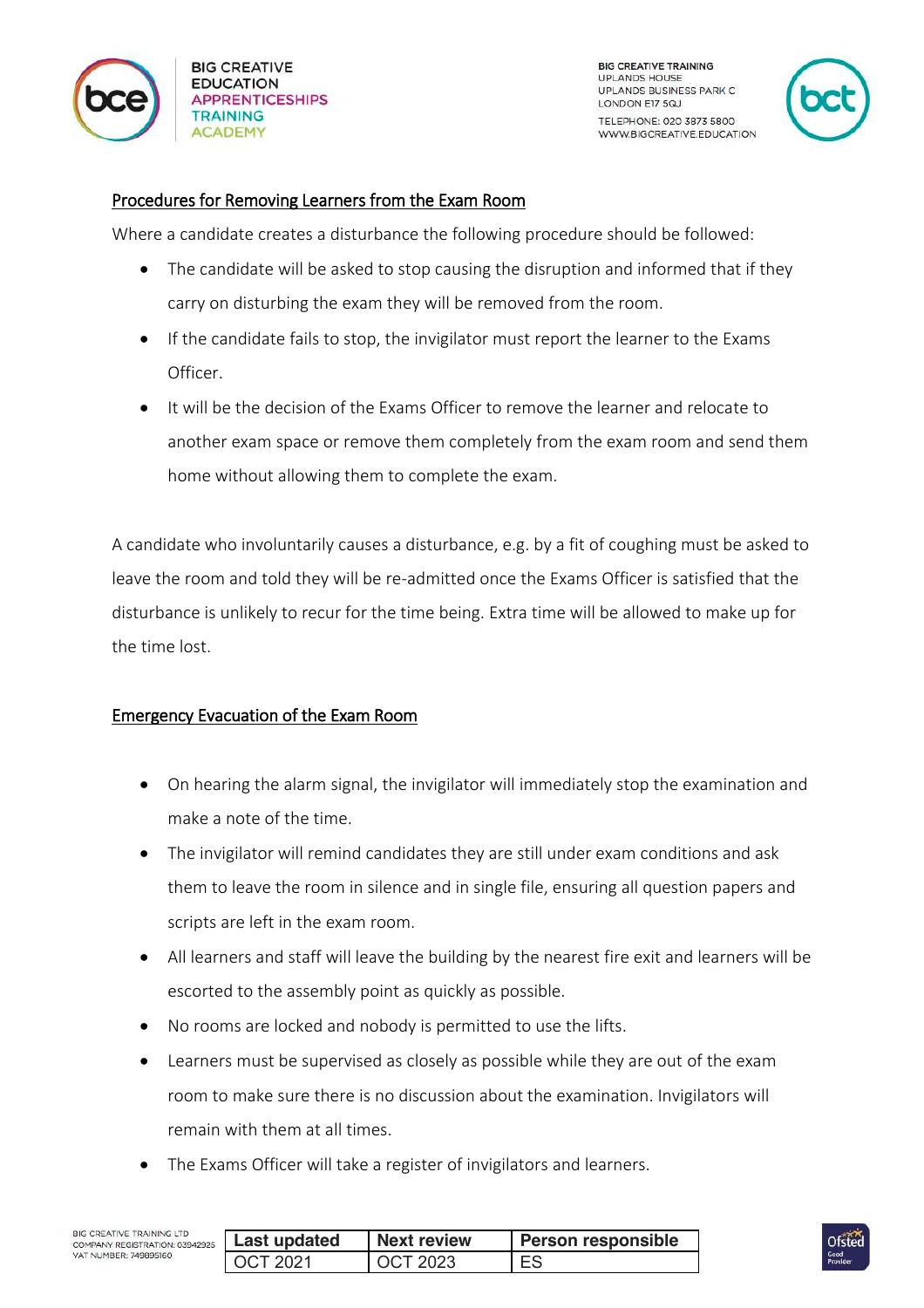





- Once the site manager has given the all clear, candidates must be escorted back into the exam room.
- The invigilator will make a note of the time when the examination can resume and allow the candidates the full working time set for the exam.
- $\bullet$  The invigilator must write a full report of the incident, on the exam room incident log, and of the action taken, and give to the Exams Officer.
- The Exams Officer must then inform the Awarding Body.

## Internally assessed GCSE – English Spoken Language

### Examination preparation

Students are provided with the assessment criteria. Discussions take place between the tutor and the student to decide on a topic suitable for the exam. Students are given one directed session (an hour and a half long) to prepare for the exam with support from the tutor. The tutor shares the spoken language exam deadline with all students and books exam slots for learners required to take the exam.

## Standardisation

All teaching staff conducting the spoken language exams use the standardising clips provided by Pearson to ensure that marks awarded are to the correct standard. In addition to this advice and training is taken with the awarding body.

## Conducting examination

Due to the size of our cohort, it is required by the awarding body that thirty learners are recorded as a section of a sample for the centre. The recording is made under controlled conditions in a classroom environment. The recording is conducted using a Sony handycam with a removable memory card. The camera is positioned to ensure the best possible sound and visual quality. In joint performances students wear name badges in order to indicate which student is which. At the start of each recording the candidate must state their full name. There is a requirement for an audience of at least one person, which can be the teacher, to be present during the recording. The audience must always include the teacher.

## Saving exam material

The presentation is transferred from the Sony handycam and saved onto a USB, and each recording is saved individually. The recording is a complete, unedited recording of each exam. Once the transfer is complete, content is deleted from the memory card. The recordings are saved onto two USBs; one USB is submitted to the monitor, the second USB is stored in the exam cupboard as a backup file.

The data file USB is organised in the following way:

● Create a file for each student. Each file should be named according to the following naming convention: [centre #]\_[candidate number #]\_[surname]\_[first letter of first name]\_[grade]

| <b>ING LTD</b><br>TION: 03942925 | <b>Last updated</b> | <b>Next review</b> | <b>Person responsible</b> |
|----------------------------------|---------------------|--------------------|---------------------------|
| 5160                             | OCT 2021            | OCT 2023           | FS                        |

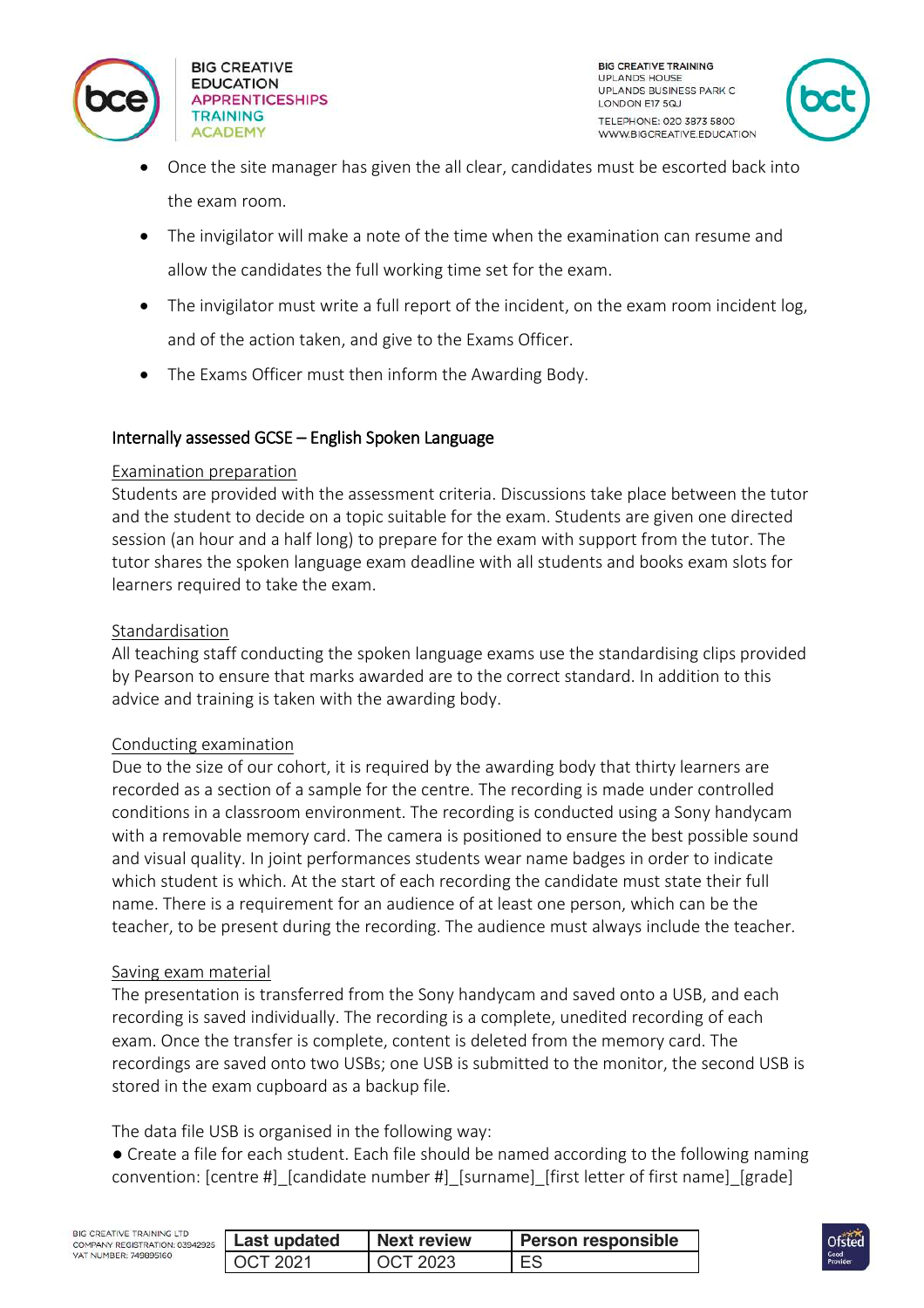



Example: Joshua Smith with candidate number 7890 at centre 12345 would have work in a folder titled, "12345 7890 Smith J Merit"

● Each folder must contain the recording of the exam.

 $\bullet$  The USB is clearly labelled with: - centre number and name, - 'GCSE English Language 9-1 – Spoken Language endorsement - May 2018', - USB number (if more than one is being provided e.g. 1 of 2).

### Centre assessed marks

Candidates are told the grade given by their tutor within 4 weeks of taking the exam. This requirement is to enable candidates to request a review of the centre's marking prior to the grades being submitted to the awarding body, should they wish to do so.

### Storing exam material

Recordings are securely stored in the exam storage room until it is time to submit the work to Pearson's monitor.

### Selecting sample

The sample is selected following the advice below from Pearson.

| No. of students<br>at centre | No. of students whose   Minimum no. of<br>presentations must be<br>recorded | students at each<br>grade $(D, M, P)$ + |
|------------------------------|-----------------------------------------------------------------------------|-----------------------------------------|
| 30 or fewer                  | All students                                                                | $10^{++}$                               |
| Over 30                      | 30                                                                          | $10^{+++}$                              |

 All students at a grade if the centre has fewer than the stated minimum for a Pass, Merit or Distinction.

Students assessed as Not Classified are not included in the sample.

#### Forms required

- An assessment record sheet is completed for each student. The forms are retained unless requested by a monitor, and are stored in the exam storage room.
- The Head of centre (Alexis Michaelides) is required to complete the declaration and submit this at the same time as the students' recordings.

### Submission of grades

Grades for all spoken language exams (including learners carrying SLE grades from previous establishments) are entered onto Edexcel online.

After entering the grades, the students selected to form the sample are highlighted on the input page.

The data file USB is sent to the allocated monitor by second class recorded post in a padded envelope in order to protect the USB.

| BIG CREATIVE TRAINING LTD<br>COMPANY REGISTRATION: 03942925 | <b>Last updated</b> | Ne: |
|-------------------------------------------------------------|---------------------|-----|
| VAT NUMBER: 749895160                                       | <b>OCT 2021</b>     |     |

| Last updated | <b>Next review</b> | <b>Person responsible</b> |
|--------------|--------------------|---------------------------|
| OCT 2021     | OCT 2023           | FS                        |

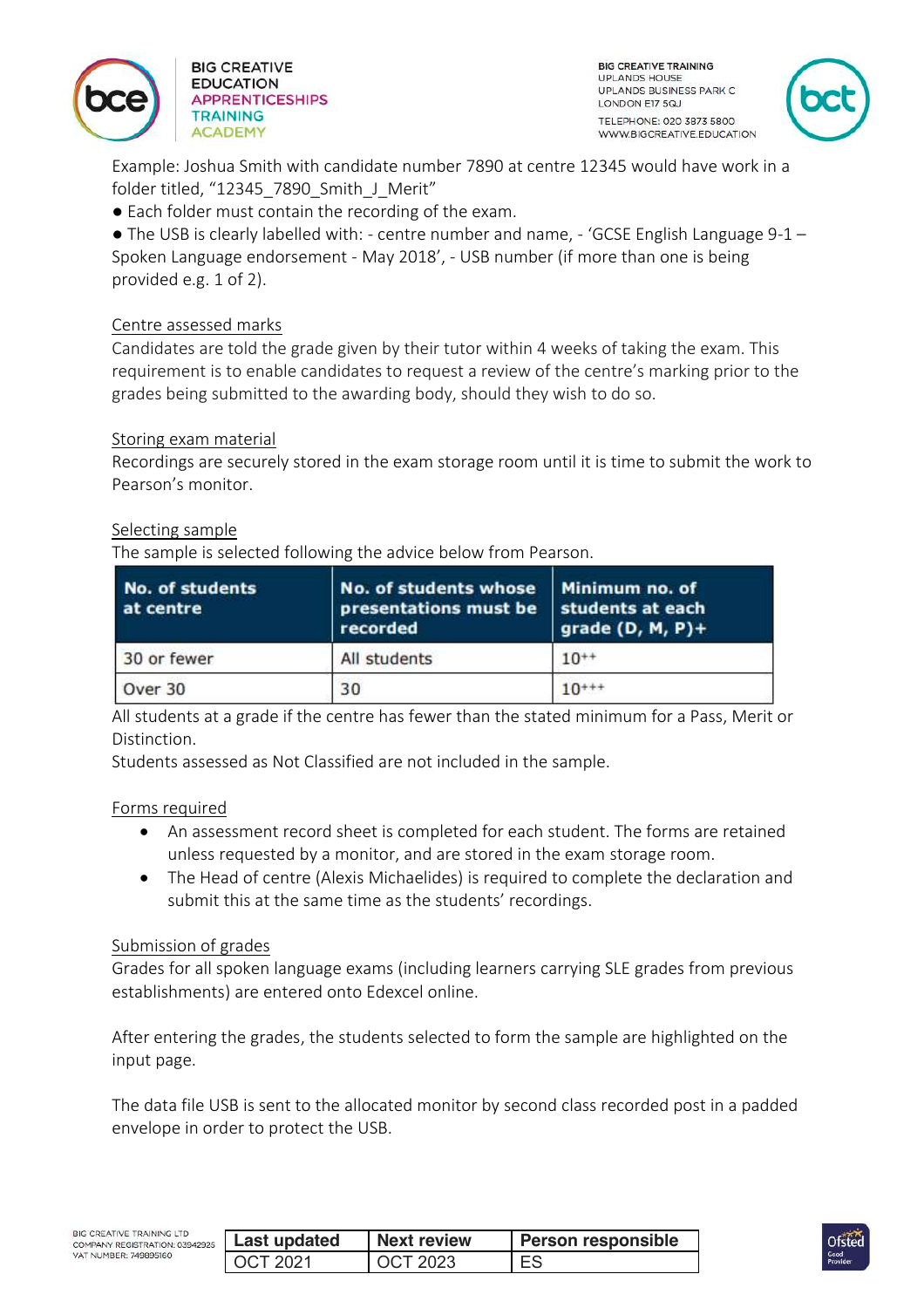



#### Risk Management

The only non-examined assessment at the centre is the spoken language element of the GCSE English language qualification. The process for the completion and recording of the spoken language element is so that the learner will plan for the delivery of the spoken language assessment by means of research outside of the assessment taking place. The learner will present to their class and the teacher will record the learner using a media camera.

Examples of risk and solutions:

- Media Camera is not working to record the assessment The equipment is tested prior to the recording of spoken language assessments by the English Tutor. In the event that the media camera is not working then an alternative camera will be used. We provide media courses at BCT and therefore have professional equipment to hand to use for this purpose. We also have a IT department on hand throughout the day to manage any arising issues.
- Ensuring that all learners have completed their spoken language assessment All learners are assessed during enrolment to determine which learners are required to complete their spoken language assessment. Spoken language assessment grades from previous English language exams are able to be transferred over to the learners current GCSE English language qualification as long as they have passed. All English spoken language endorsements that are required to be completed are planned with students during the first half term and completed in the second half term, by the Christmas holiday. Students are given a date and time for their recording and any students who are absent on the planned day will have their spoken language assessment rearranged. This process is the responsibility of the English tutor, and the English curriculum manager.
- The files could become corrupt Two copies of the spoken language endorsements are created and stored USB sticks, one which is sent to the exam board when requested and the other is stored securely in the examination secure storage room. This can be copied as requested by the examination board if they require it. The English curriculum manager has responsibility for saving the information onto the

| BIG CREATIVE TRAINING LTD     |
|-------------------------------|
| COMPANY REGISTRATION: 0394292 |
| VAT NUMBER: 749895160         |
|                               |

| 2925 | <b>Last updated</b> | <b>Next review</b> | <b>Person responsible</b> |
|------|---------------------|--------------------|---------------------------|
|      | $\bigcap$ CT 2021   | OCT 2023           | F۶                        |

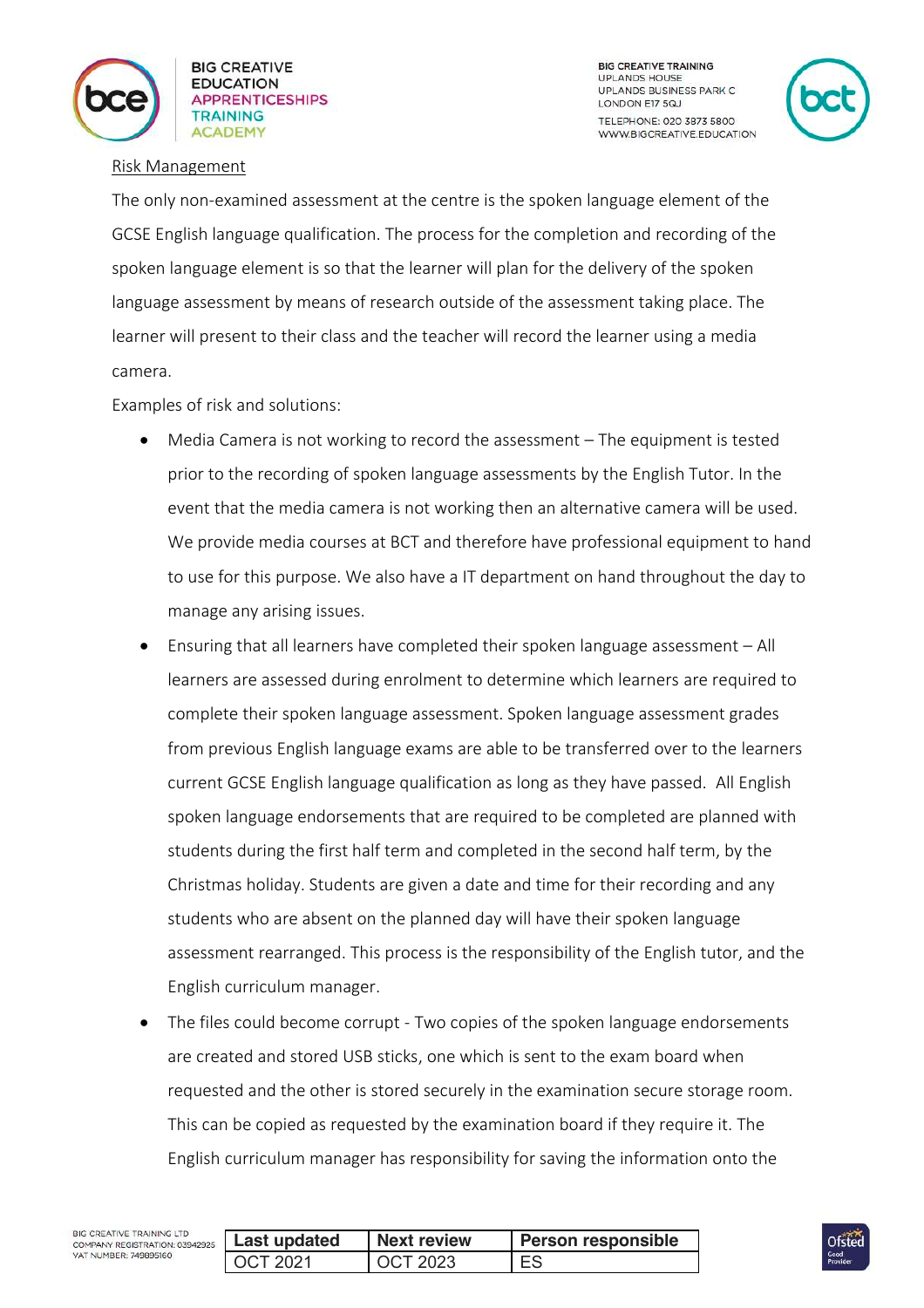



UBC Sticks and the Exams officer has responsibility for storing the USB sticks in the exam secure storage.

• The exam board does not receive the spoken language assessments - Exam centre English Spoken Language endorsements are sent via recorded, signed for delivery via the Post office. This is the responsibility of the English curriculum manager.

### Staff Responsibility

It is the responsibility of the English Curriculum Manager to ensure that all GCSE Spoken Language endorsements are completed under JCQ Instructions for conducting nonexamination assessments guidelines, within the dates published by the examination board.

It is the responsibility of the Examinations officer to ensure that the English Curriculum Manager has received the relevant training and information from the JCQ Instructions for conducting non-examination assessments booklet.

It is the Responsibility of the English Curriculum Manager to ensure that All English teachers carrying out the spoken language endorsement recordings have been trained in the exam board guidelines for conducting the non-examination assessment.

### Appeals against internally assessed marks

In accordance with the Code of Practice for the conduct of external qualifications produced by the QCA, Big Creative Training is committed to ensuring that:

- Staff who have the appropriate knowledge, understanding and skills conduct internal assessments.
- Assessment evidence provided by candidates is produced and authenticated according to the requirements of the relevant Specifications for each subject.
- The consistency of internal assessment is assured through internal standardisation as set out by the Awarding Bodies.
- Staff responsible for internal standardisation and/or assessment attend any compulsory training sessions.

### Online Examinations

Online examinations are completed for some of the vocational courses on offer at Big Creative Training. Online examinations follow the JCQ instruction for conducting on-screen tests. Big Creative Training only conduct online tests in authorised centres as agreed with the awarding body.

| 925 | <b>Last updated</b> | <b>Next review</b> | <b>Person responsible</b> |
|-----|---------------------|--------------------|---------------------------|
|     | LOCT 2021           | COCT 2023          | F.S                       |

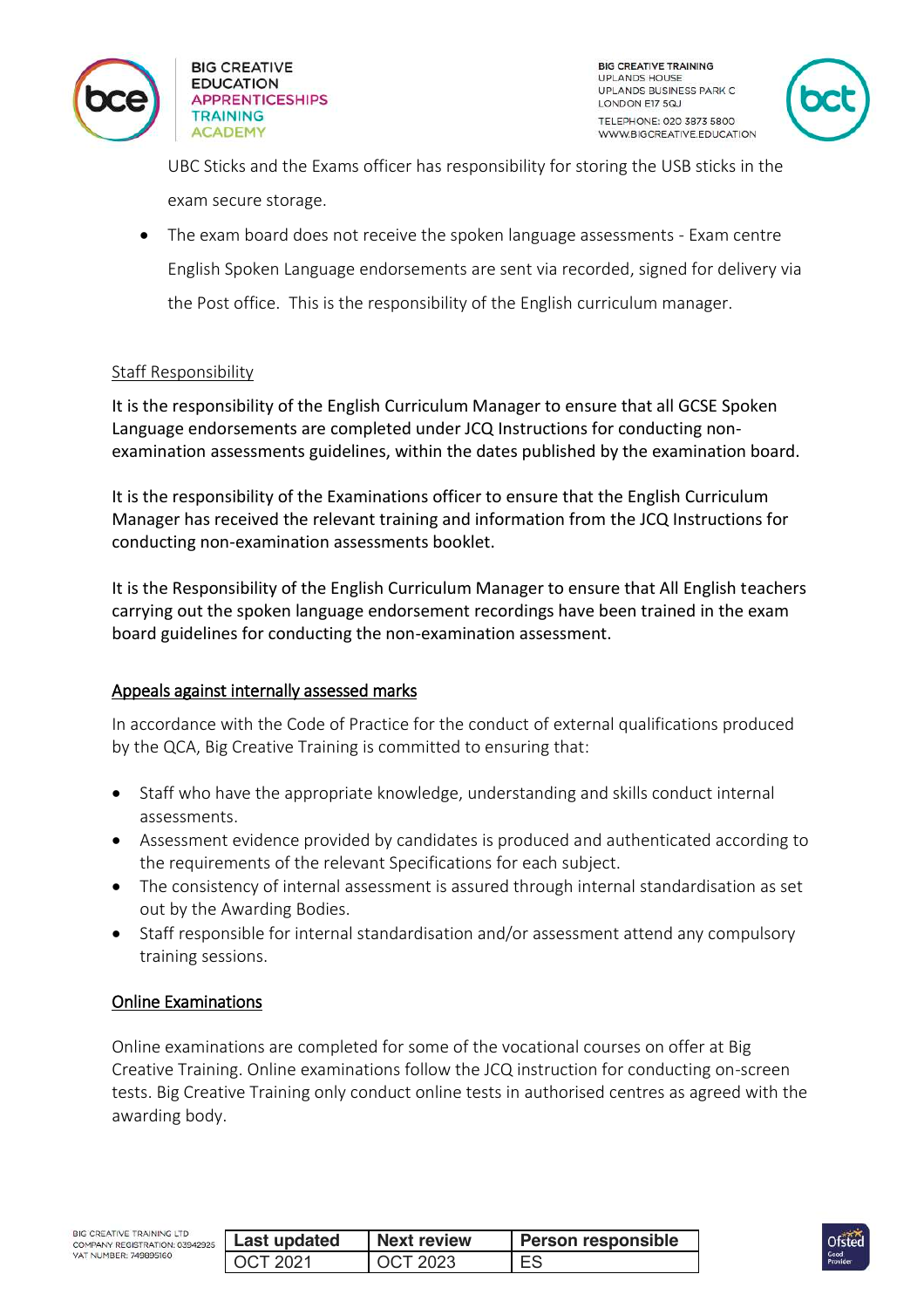



#### Administering On-screen Examinations

- The on-screen exams are scheduled online by the exams officer with the relevant exam board.
- The on-screen exams are sent out 24hrs in advance to the administration dashboard which is operated by the exams officer.
- All Exams are completed on specific examination laptops and have the required software installed.
- The exams officer will log into each individual computer and download the individual exams. Each exam has a unique ID and password.
- The exams officer will allocate invigilators to the virtual exam room.
- Exam room notices and warning to candidate's notices are displayed inside and outside of the examination room.

### Conducting Online Examinations

- Immediately prior to the exam the invigilator will check that the computers are all working and have the correct software downloaded.
- The Invigilator will read out the information for candidates for on-screen tests notice and also supply the candidates with a hard copy of the information.
- Candidates will be advised of the usual exam room regulations as per the displayed notices.
- candidates log into their examination using their unique ID and Password
- When all candidates are logged into the examination system the administrator selects and authorises the exam and the candidates then start the exam.
- The On-screen exams have a set time for the examination, this includes extra time agreed through access arrangements online for eligible candidates.
- When the on-screen examination is complete the exam software automatically saves and uploads the candidates' exam.
- Candidates are allowed to leave the exam room when their on-screen examination is complete.

### Risk Assessment for on-screen exams

- On-Screen exams have a window of 4 hours from the designated start time of the exam, in which the exam must be completed.
- Software is checked by the exams officer, the day prior to the exam taking place to ensure all software is installed correctly and is up to date.
- Emergencies evacuations procedure is followed during on-screen examinations and the on-screen test procedure for emergency evacuations will apply, this is awarding body specific and their procedure will be applied.
- The exam room incident log will be completed in all disruptions to the on-screen exam and forwarded to the relevant awarding body.

| 03942925 | <b>Last updated</b> | <b>Next review</b> | <b>Person responsible</b> |
|----------|---------------------|--------------------|---------------------------|
|          | OCT 2021            | OCT 2023           | FS                        |

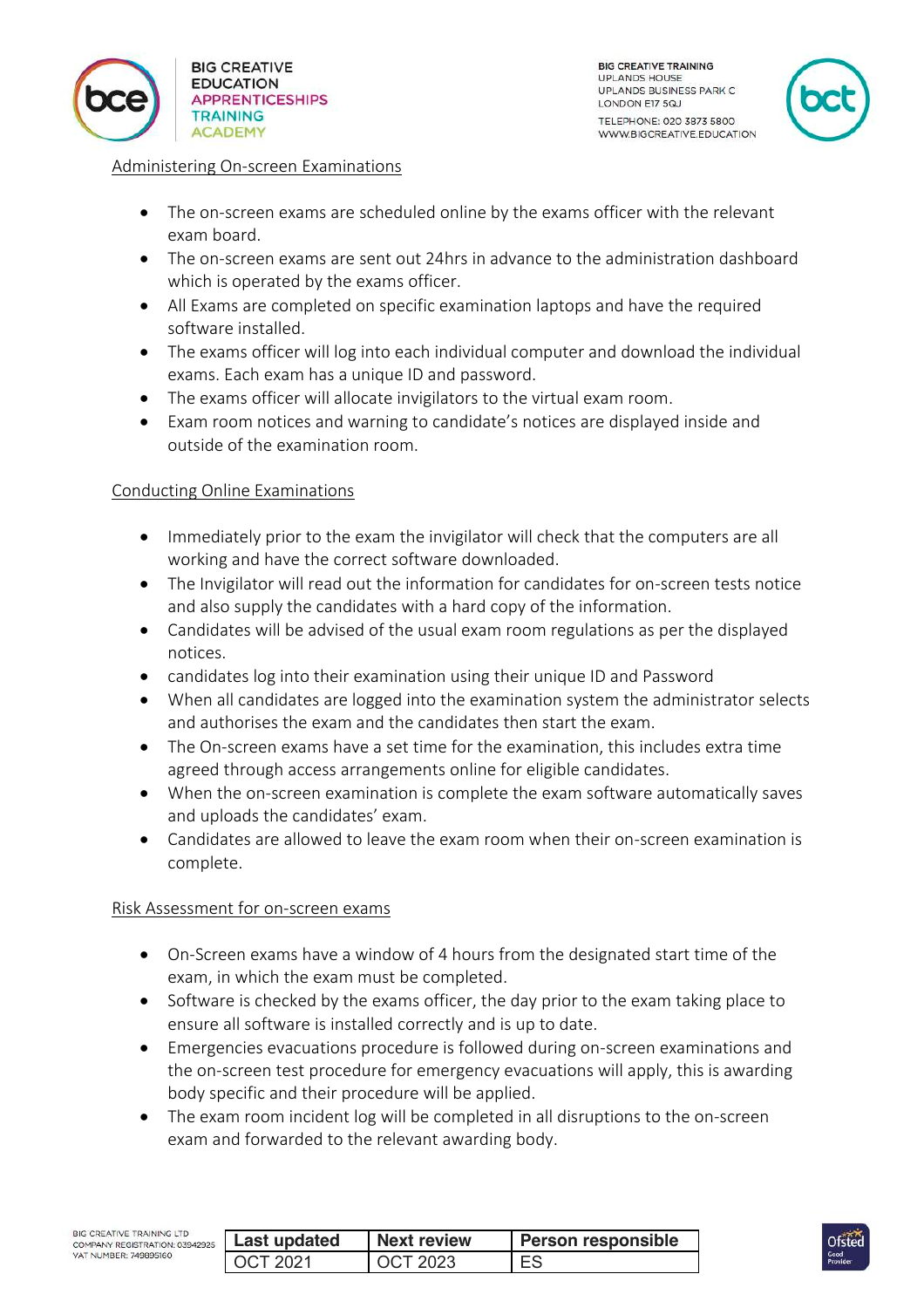



### Written Appeals Procedure

Each Awarding Body publishes procedures for appeals against its decisions, and the Examinations Officer will be able to advise students and parents of these procedures.

Appeals may be made to Big Creative Training regarding the *procedures* used in internal assessment, but *not the actual marks or grades* submitted by the Big Creative Training for moderation by the Awarding Body.

A student or parent wishing to appeal against the procedures used in internal assessments should contact the Examinations Officer as soon as possible to discuss the appeal, and a written appeal must be received *at least two weeks before the date of the last external exam in the subject.*

On receipt of a written appeal, the Examinations Officer will conduct an enquiry into the internal assessment. This enquiry will consider whether the procedures used in the internal assessment conformed to the published requirements of the Awarding Body.

The appellant will be informed in writing of the outcome of the appeal, including details of any relevant communication with the Awarding Body and of any steps taken to further protect the interests of the candidates.

#### Information for Students

If at any stage during your exam courses you have concerns about the **procedures** used in assessing your internally marked work for public exams (e.g. coursework / portfolio / projects / performance) you should first speak with your subject teacher and/or the Curriculum Manager and discuss the matter fully with him/her. Hopefully this will resolve the situation.

If you are still unhappy, you should then see the Examinations Officer as soon as possible. The Examinations Officer, Elaine Smith, can be contacted via email [\(Elaine.smith@bigcreative.education\)](mailto:Elaine.smith@bigcreative.education)

| BIG CREATIVE TRAINING LTD<br>COMPANY REGISTRATION: 03942925<br>VAT NUMBER: 749895160 | Last updated | <b>Next review</b> | <b>Person responsible</b> |
|--------------------------------------------------------------------------------------|--------------|--------------------|---------------------------|
|                                                                                      | OCT 2021     | OCT 2023           | ES                        |